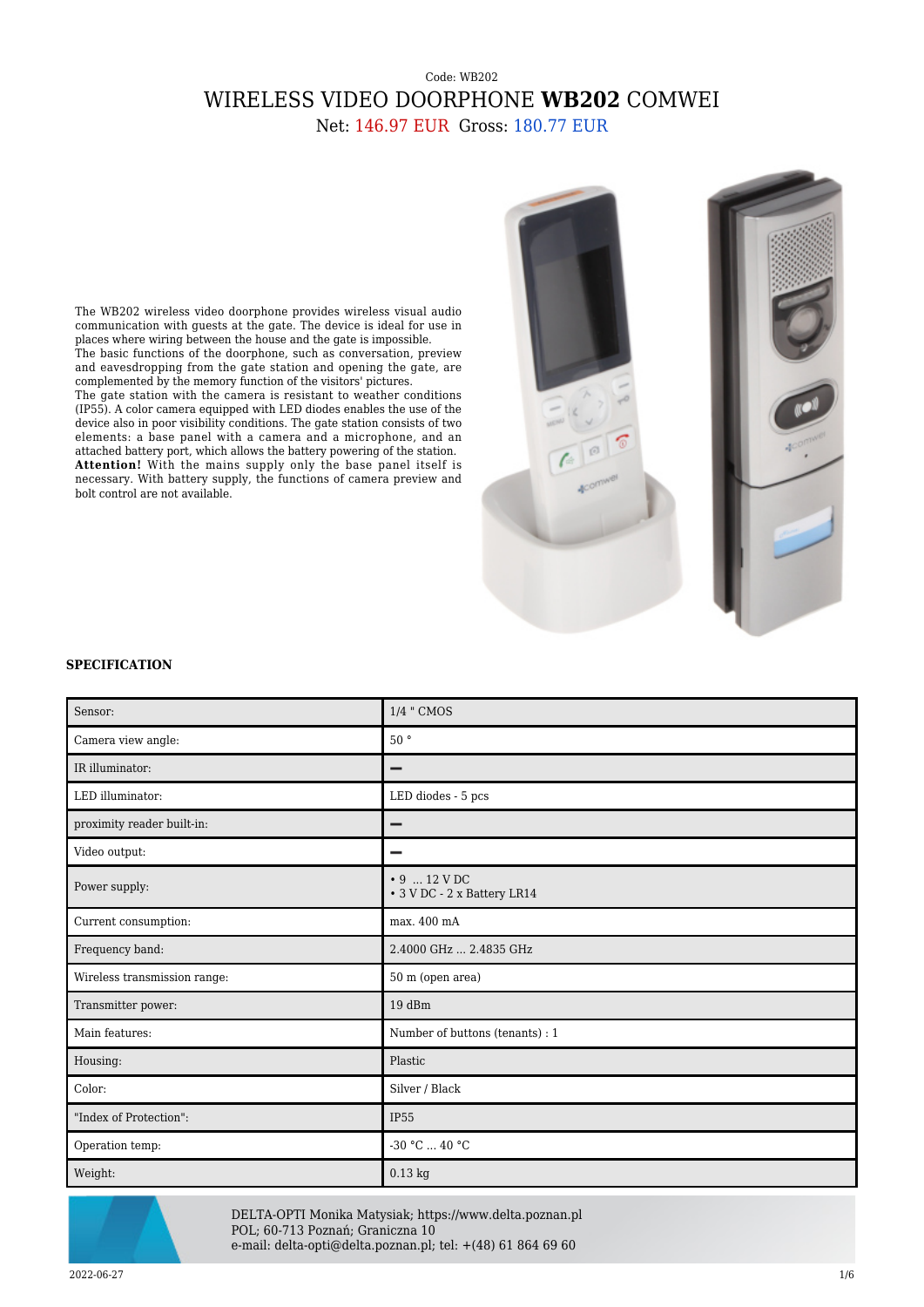| Dimensions:                  | $\cdot$ Base panel: 48 x 125 x 37 mm<br>• Battery port : 48 x 74 x 37 mm<br>• Total: 48 x 199 x 37 mm                                                                                                                                                                                                             |  |
|------------------------------|-------------------------------------------------------------------------------------------------------------------------------------------------------------------------------------------------------------------------------------------------------------------------------------------------------------------|--|
| <b>UNIPHONE:</b>             |                                                                                                                                                                                                                                                                                                                   |  |
| Shield:                      | 2.4 "TFT-LCD color matrix                                                                                                                                                                                                                                                                                         |  |
| Resolution:                  | 320 x 240 px                                                                                                                                                                                                                                                                                                      |  |
| Main features:               | • Wireless, digital<br>• Preview image from the door station with the possibility of turning on the sound<br>and opening the gate,<br>• Remote release of electric strike,<br>• The ability to take and remember photos of visitors - (max. 50 images),<br>• OSD menu<br>• Image parameters and volume adjustment |  |
| Frequency band:              | 2.4000 GHz  2.4835 GHz                                                                                                                                                                                                                                                                                            |  |
| Wireless transmission range: | 50 m (open area)                                                                                                                                                                                                                                                                                                  |  |
| Housing:                     | Plastic                                                                                                                                                                                                                                                                                                           |  |
| Color:                       | White                                                                                                                                                                                                                                                                                                             |  |
| Power supply:                | • Earphone base: 7.5 V DC / 300 mA (power adapter included)<br>• Handset - Ni-MH batteries : 3 x 1.2 V / 800 mAh AAA (included)                                                                                                                                                                                   |  |
| Operation temp:              | $-10 °C$ 40 °C                                                                                                                                                                                                                                                                                                    |  |
| Weight:                      | $0.2 \text{ kg}$                                                                                                                                                                                                                                                                                                  |  |
| Dimensions:                  | $\cdot$ Earphone base: 78 x 78 x 40<br>$\cdot$ Handset: 165 x 50 x 27 mm                                                                                                                                                                                                                                          |  |
| Supported languages:         | Polish                                                                                                                                                                                                                                                                                                            |  |
| General information:         |                                                                                                                                                                                                                                                                                                                   |  |
| Manufacturer / Brand:        | <b>COMWEI</b>                                                                                                                                                                                                                                                                                                     |  |
| Guarantee:                   | 2 years                                                                                                                                                                                                                                                                                                           |  |

## **PRESENTATION**

Rear view:

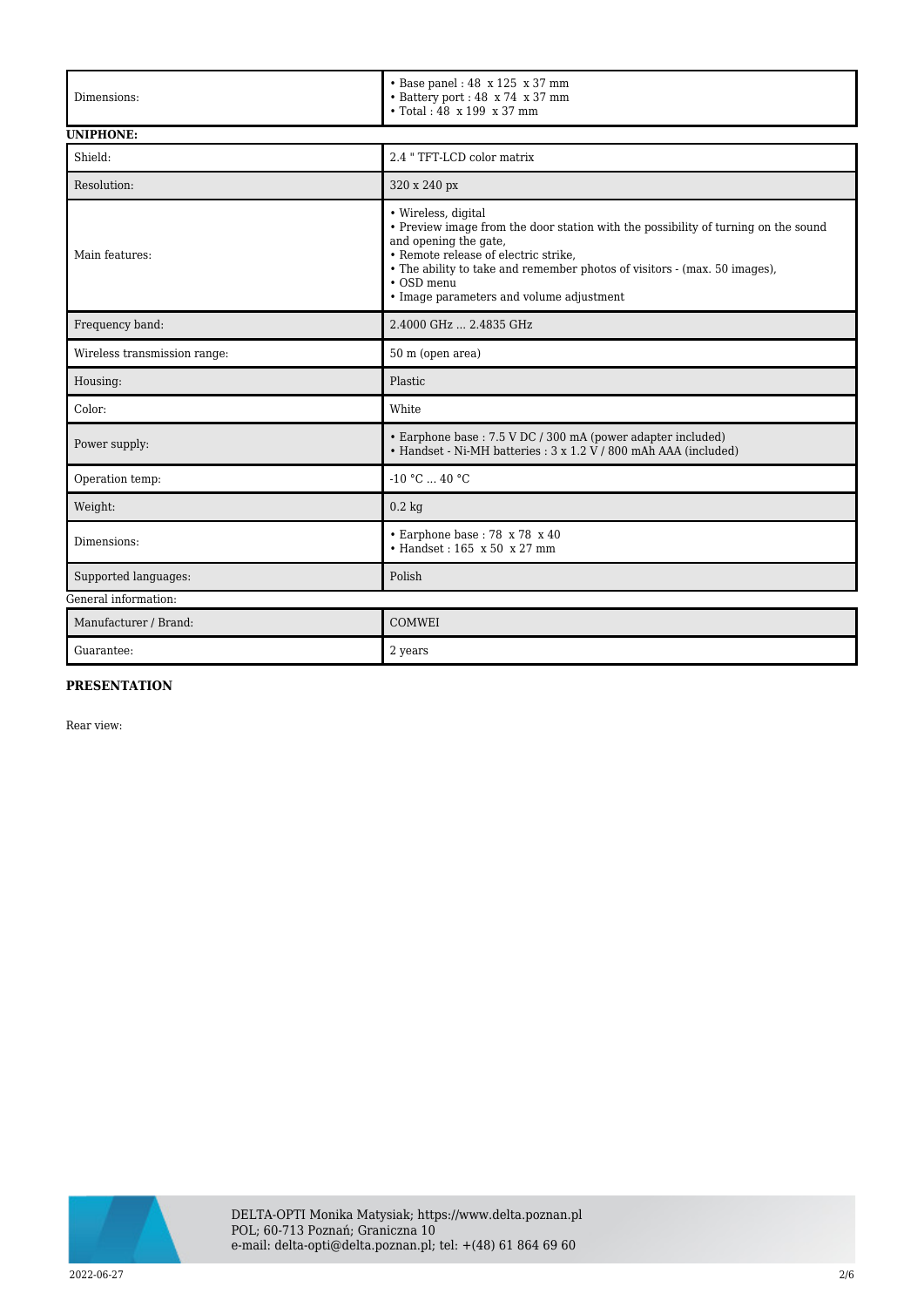

**DOOR STATION**: Front view:





DELTA-OPTI Monika Matysiak; https://www.delta.poznan.pl POL; 60-713 Poznań; Graniczna 10 e-mail: delta-opti@delta.poznan.pl; tel: +(48) 61 864 69 60

 $2022{\cdot}06{\cdot}27$  and  $3/6$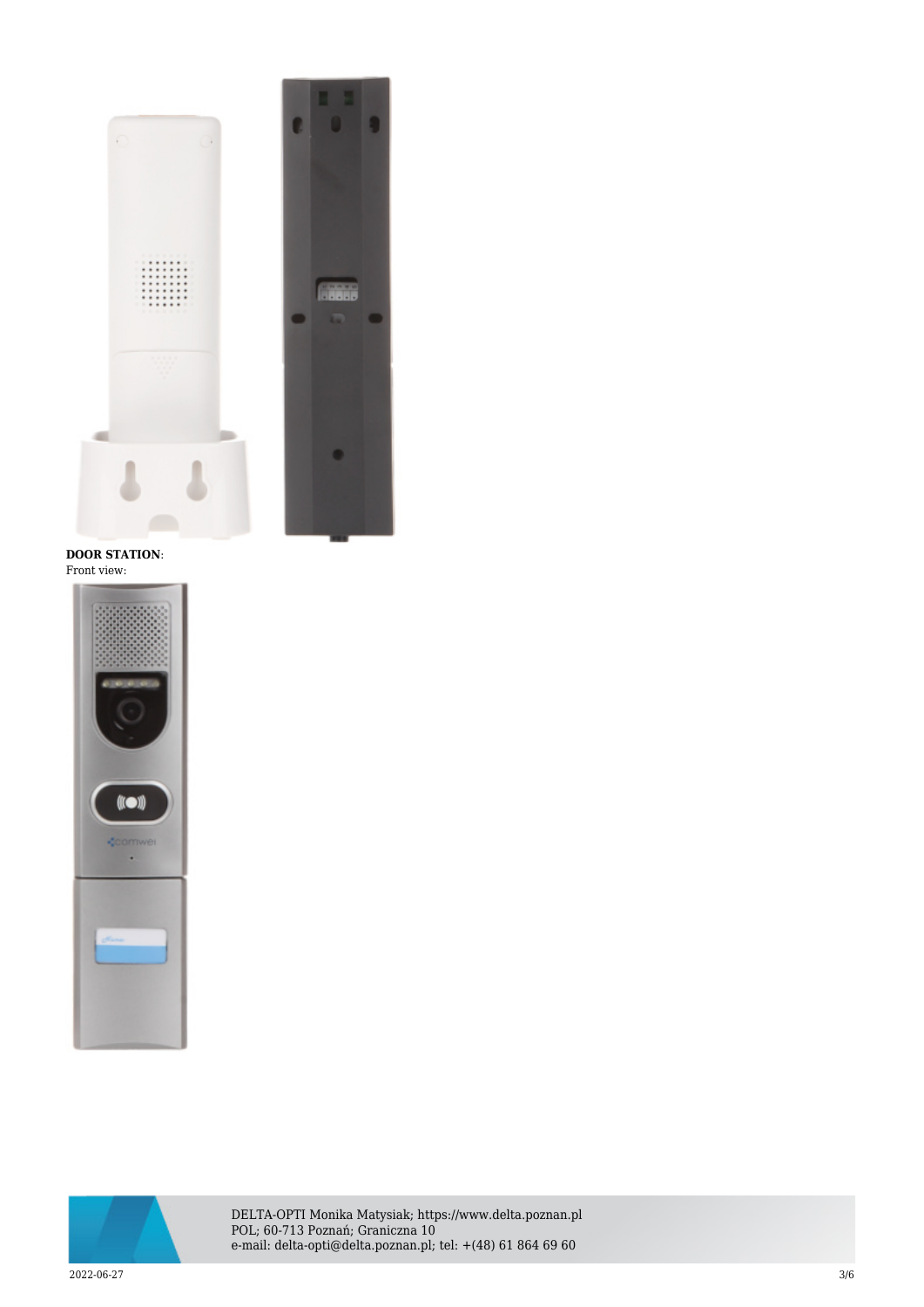



Rear view:



Connectors:



DELTA-OPTI Monika Matysiak; https://www.delta.poznan.pl POL; 60-713 Poznań; Graniczna 10 e-mail: delta-opti@delta.poznan.pl; tel: +(48) 61 864 69 60

 $2022{\cdot}06{\cdot}27$  and  $4/6$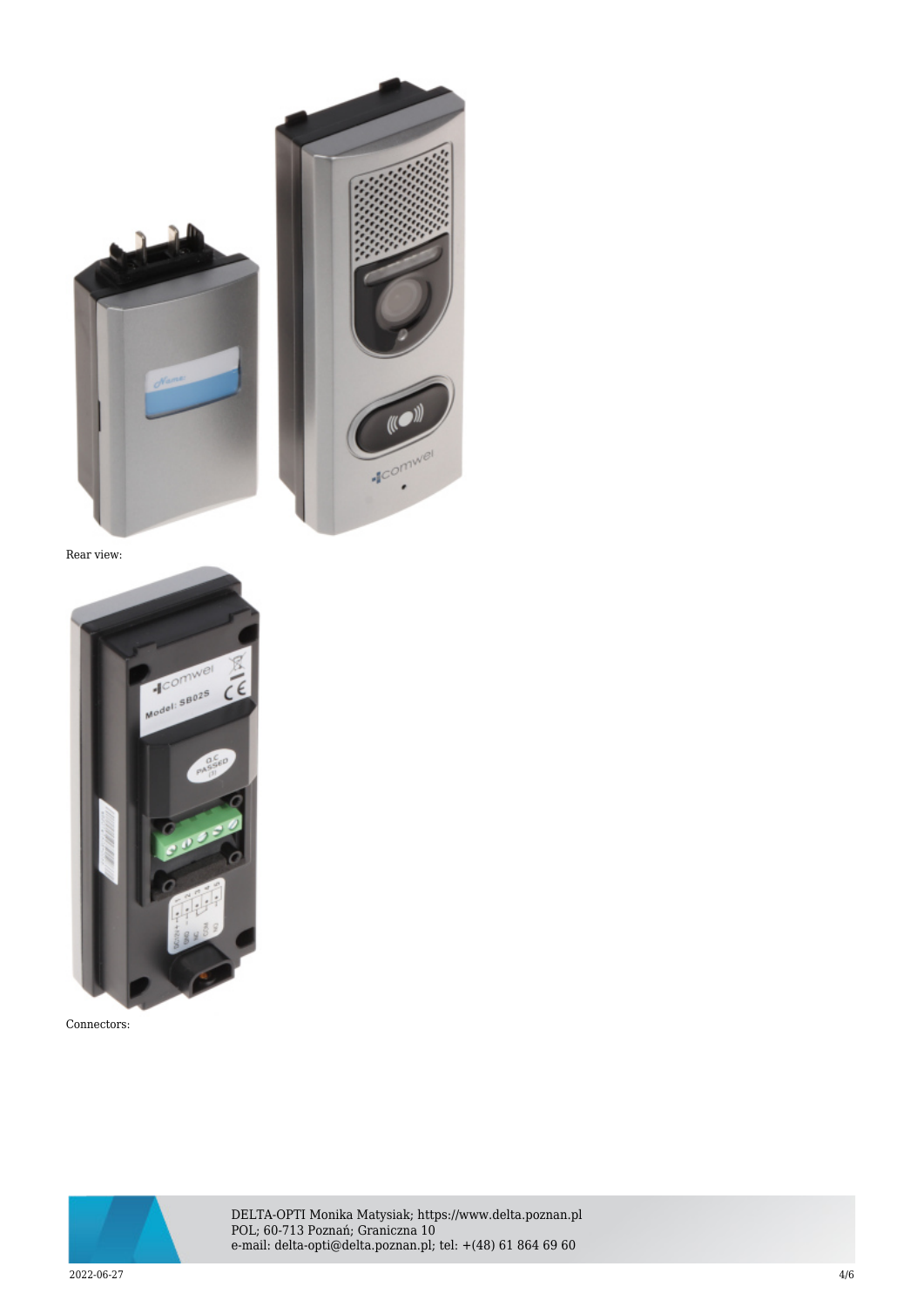

**UNIPHONE**: Front view:



Rear view (place for battery):



DELTA-OPTI Monika Matysiak; https://www.delta.poznan.pl POL; 60-713 Poznań; Graniczna 10 e-mail: delta-opti@delta.poznan.pl; tel: +(48) 61 864 69 60

 $2022$ -06-27  $5/6$